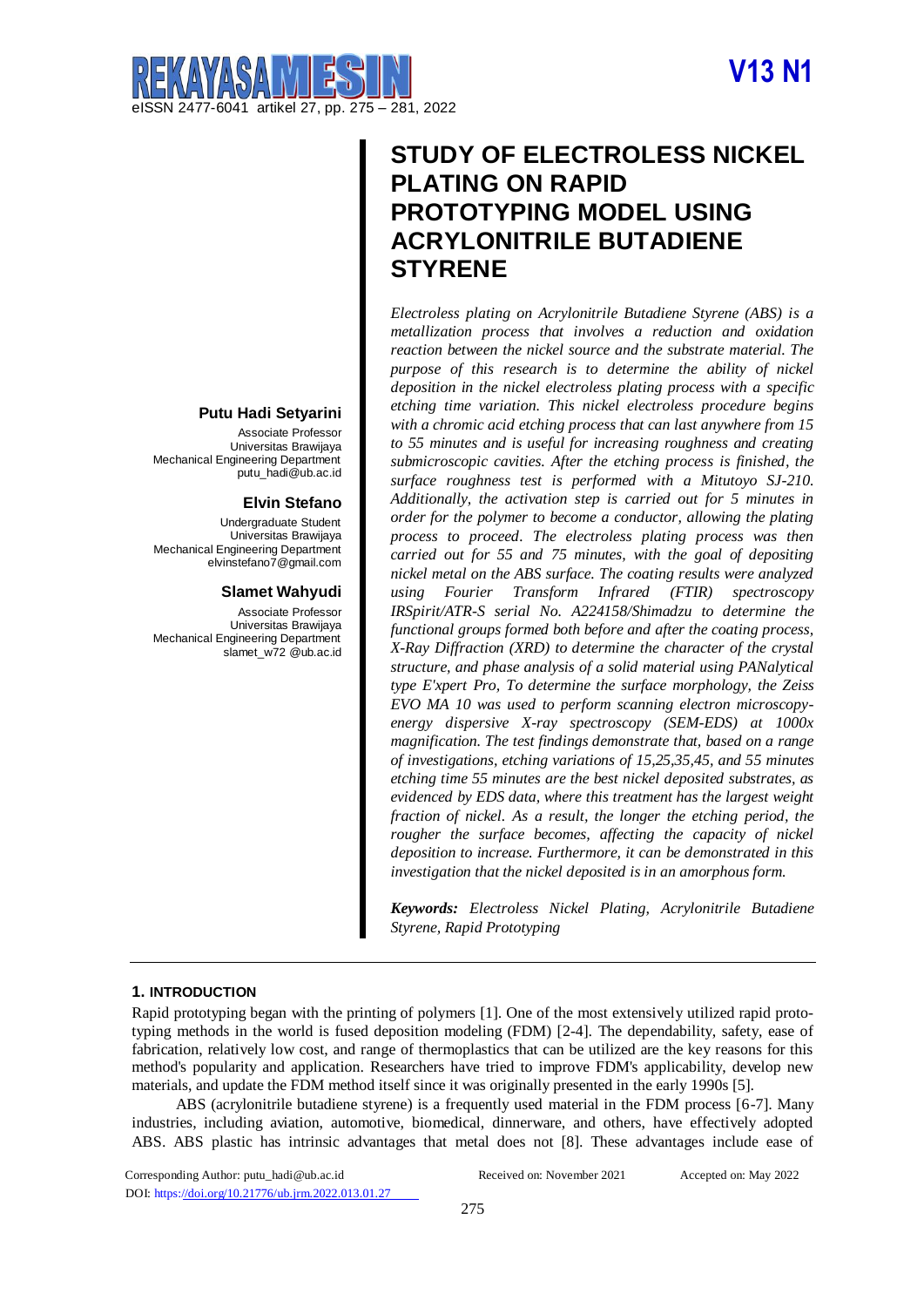manufacture, light weight, and corrosion resistance. ABS's advantages do not necessarily imply that it can be employed in industrial settings. ABS and other polymers are limited by industrial demands that seek aesthetic features and some consideration of metallic properties that plastics lack, such as heat and electrical conductivity.

As a result, metallization of plastics has the potential to open up new applications for this material. Metallization is the process of converting a non-conductive material to a conductive one. The desired metallic characteristics to be present in the polymer can be delivered given the metallization procedure [10]. Copper [11], zinc [12], nickel [13], and chromium [14] are metals that can be metallized using various processes such as metal spray [15-16], metal paint [17-18], and electroless plating [19-21]. Because of the ease of the procedure, electroless plating is the most extensively utilized method among the previously stated ways in industry.

Engineers have widely recognized the applicability of electroless nickel plating due to its distinct qualities, which include strong corrosion, wear, and abrasion resistance, as well as increased ductility, impact resistance, and electrical properties [22]. The reduction of the metallic ion Ni2+ in solution and the deposition of the coating can be carried away during the oxidation of the chemicals contained in the solution itself, for example, the reducing solution, where it serves as an internal current source [23]. This procedure necessitates the reduction of the deposited  $Ni<sup>2+</sup>$  metal cations by electron acceptors, either from the surface of the metallic substance or from the surface of the catalyst employed to trigger the deposition itself.

According to the preceding description, the purpose of this study is to investigate the ability of nickel deposition on 3D printing ABS substrates with the effect of etching time.

# **2. MATERIAL AND METHOD**

#### **2.1 Material Preparation**

The first step in the material manufacturing process is to create a 3D design with dimensions of  $10x10x3$ mm<sup>3</sup> using SolidWorks Autodesk software. Furthermore, the CURA program is used to open the printing preparation of the constructed three-dimensional item. By altering the thickness of each layer, this software can calculate the number of layers of 3D objects to be printed.

Setting the printing parameters in the form of a nozzle angle of  $60^\circ$ , slicing layer of 0.2 mm, fan off speed of 40 mm/s, setting the 3D print temperature, namely the temperature at bed 100<sup>o</sup>C, nozzle temperature 250°C, and the nozzle direction longitudinally using the 3D Printer Ender 3 V2 with 100% ABS filling filament comes next.

#### **2.2 Etching Process and Surface Roughness Test After Etching Process**

The first procedure was to clean ABS of various clinging contaminants for 5 minutes at 50°C using a solution of sodium carbonate and trisodium phosphate. Furthermore, the etching process was carried out with a solution of chromic acid and sulfuric acid that was heated at 50±3°C for different processing periods. This procedure was repeated for 15, 25, 35, 45, and 55 minutes. The procedure is then followed by a neutralizing step with sodium sulfite solution. Following that, the material is immersed in room temperature hydrochloric acid for 2 minutes to remove any leftover etching solution on the plastic surface.

The process of testing surface roughness is carried out using the Mitutoyo SJ 210 Surface Roughness Tester. This test is carried out on ABS after the etching process is complete

#### **2.3 Electroless Nickel Plating**

Furthermore, the activation stage to make plastic is catalytic by immersing the specimen in a solution of hydrochloric acid and palladium chloride for 5 minutes. After the ABS was cleaned with distilled water, the material was then put in a mixture of sodium hydroxide, copper sulfate and ethylene diamine tetraacetic acid disodium solution at room temperature for 5 minutes. Electroless plating is then carried out by immersing ABS in a mixture of nickel sulfate, ammonium chloride, sodium hydrogen phosphate and sodium hydroxide solution. This immersion process was carried out for 55 and 75 minutes.

#### **2.4 ABS Surface Characterization After Electroless Nickel Plating Process**

In this work, X-Ray Diffraction (XRD) scanning was used to detect compounds created during the electroless nickel plating process, whereas XRD scanning was used to assess the characteristics of the ABS surface formed during the electroless nickel plating process. PANalytical type E'xpert Pro was used for XRD analysis.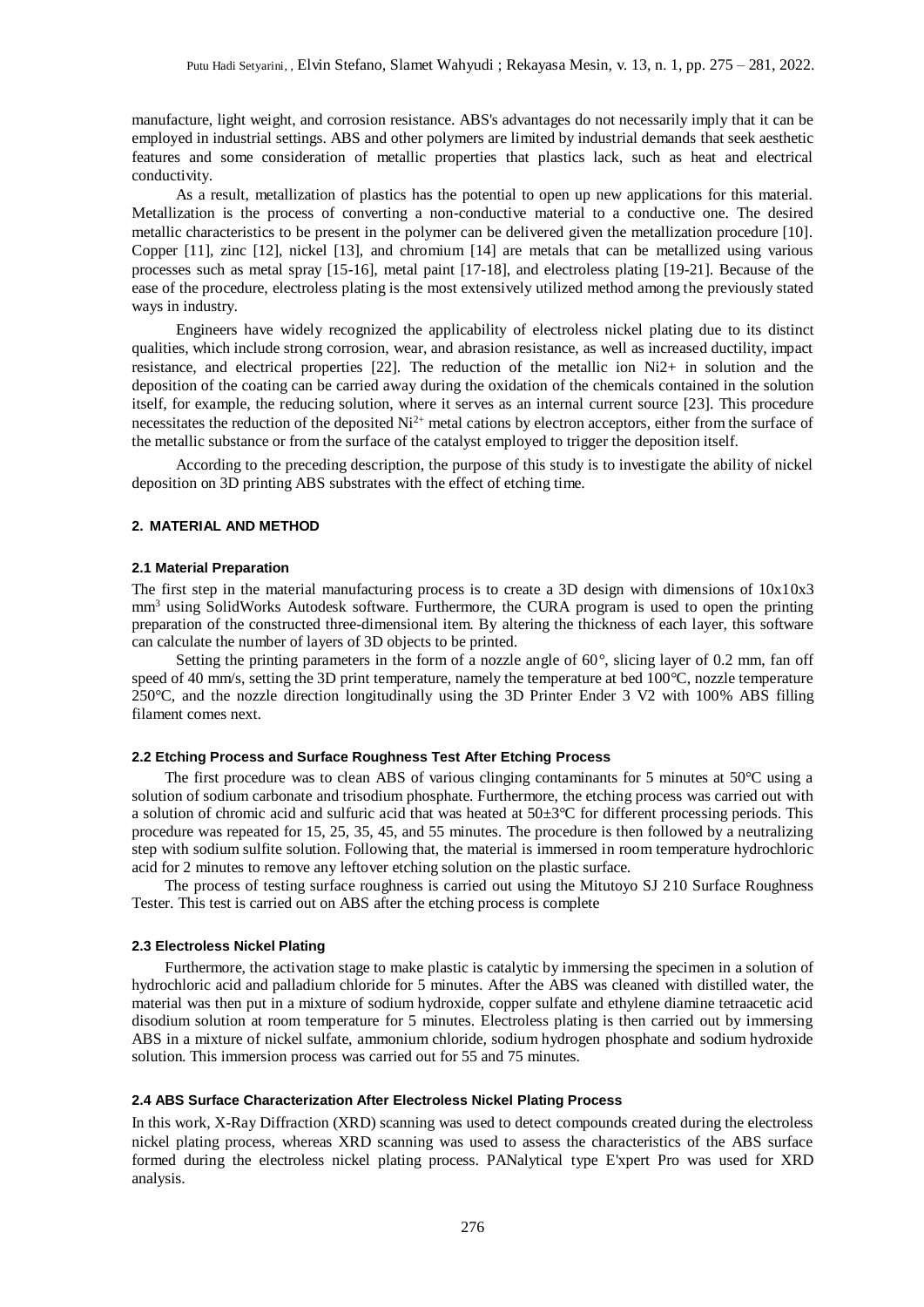Meanwhile, the IRSpirit/ATR-S serial No. A224158/Shimadzu Fourier Transform Infrared (FTIR) test was performed to learn more about the chemical bonds that exist on ABS and ABS substrates after the electroless nickel plating procedure. The distinct peaks on the ABS surface reflect the chemical bond.

A scanning electron microscope (SEM) is an electron microscope developed for analyzing the surfaces of solid objects directly. It uses a beam of concentrated electrons of relatively low energy as an electron probe that is scanned in a regular pattern over the specimen. In this work, a Zeiss EVO MA 10 scanning electron microscope (SEM) is utilized to examine the surface topology and morphology of a tested sample. Furthermore, this apparatus is equipped with Dispersive Energy X-Ray Spectroscopy (EDS) to determine a component element of a tested-sample.

### **3. RESULTS AND DISCUSSION**

Figure 1 depicts the relationship between etching time and surface roughness of 3D printed ABS. Because chemical etching with chromic acid can enhance surface roughness and increase the surface area of the substrate, the longer the etching time on the surface of acrylonitrile butadiene styrene (ABS), the roughness will increase.



**Figure 1:** Relationship between etching time and ABS surface roughness.

The basic idea behind this procedure is to create a hollow in the ABS substrate in order to make a link between the metal and the ABS. Furthermore, etching with chromic acid increases roughness because microscopic pores are formed when chromic acid, a strong acid, eats the surface of ABS by removing some of the surface of ABS, causing the surface roughness to increase as the etching time increases. According to the findings of the study, an etching period of 55 minutes resulted in an ABS substrate with optimal roughness, which generates acceptable conditions for nickel deposition for the electroless plating process.

The three graphs depicted in Figure 2 as XRD test results reveal that the noncrystalline solid phase is an amorphous phase. Amorphous materials are distinguished by their relatively complicated molecular structures and uneven atomic organization.



**Figure 2:** XRD test results on an ABS substrate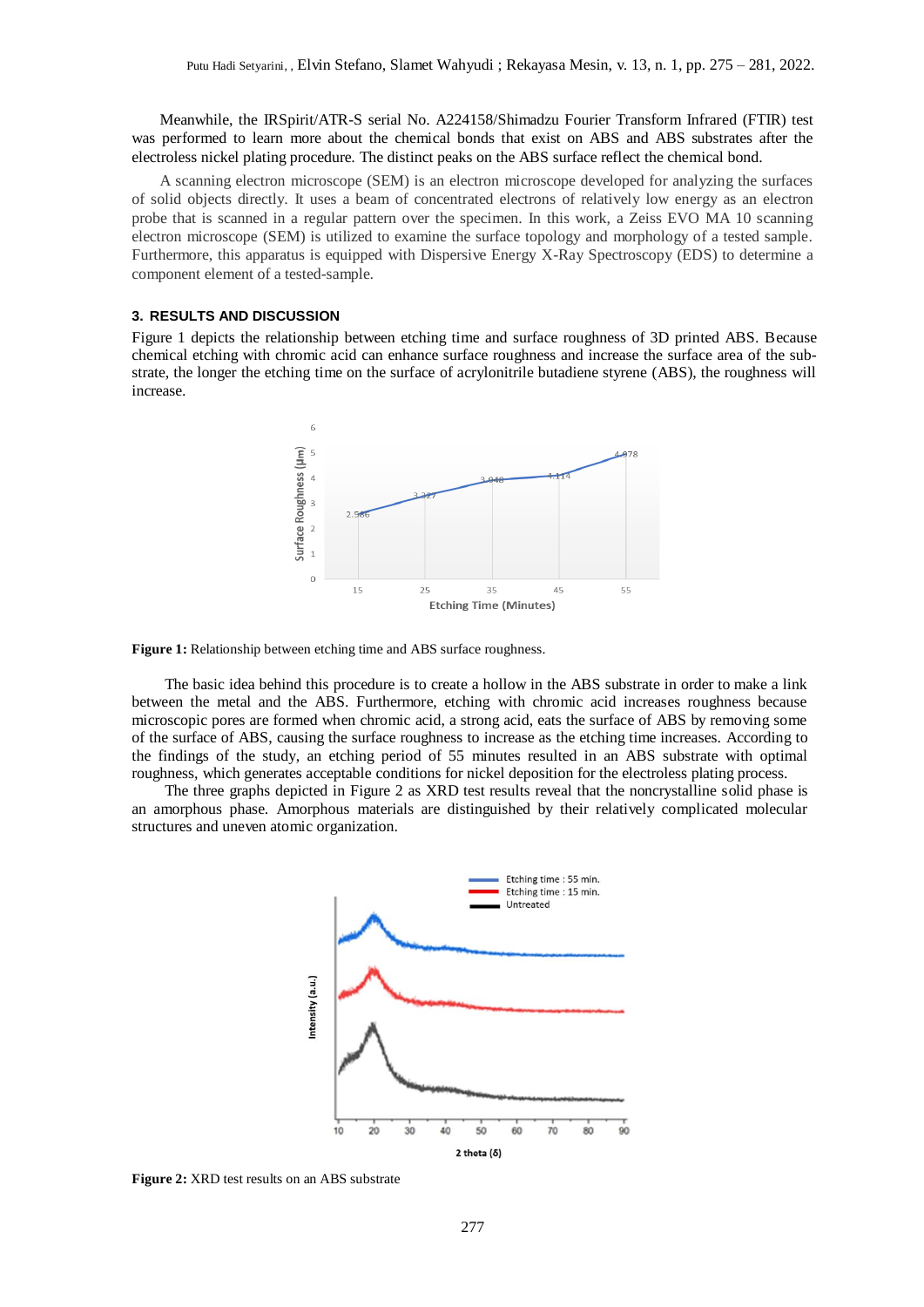When the atomic arrangement is irregular, the intensity data that appears will tend to be unstable at adjacent angles due to reflections at different atomic densities, so that quantitative data retrieval by matching fingerprints based on the intensity and angle of the data base material cannot be carried out due to peaks. As a result, the phase of ABS and the effects of electroless nickel plating (ENP) of ABS itself can be described as amourphos.



**Figure 3:** FTIR analysis of ABS.

Based on Figure 3, ABS substrates, both untreated and with etching treatment of 55 minutes and electroless nickel plating 75 minutes, with analysis using FTIR resulted in the intensity of absorption characteristics at 2237, 1452, 1354, 1070 and 1028 cm<sup>-1</sup> which is a feature of ftir absorption which shows The characteristic C-N bond indicates the character of the acrylonitrile component in the copolymer. The intensity of the absorption character at 2920, 1637, 1450, 965, and 910 cm<sup>-1</sup> which shows the C-H bond which shows the characteristics of butadiene. And benzene absorption at 200-1600 cm<sup>-1</sup> which shows the styrene component. So it can be said that in electroless nickel the functional groups of the coated material do not change.



**Figure 4:** Surface of ABS (A) untreated (B) etching time 15 minutes ENP 55 minutes (C) etching time 55 minutes ENP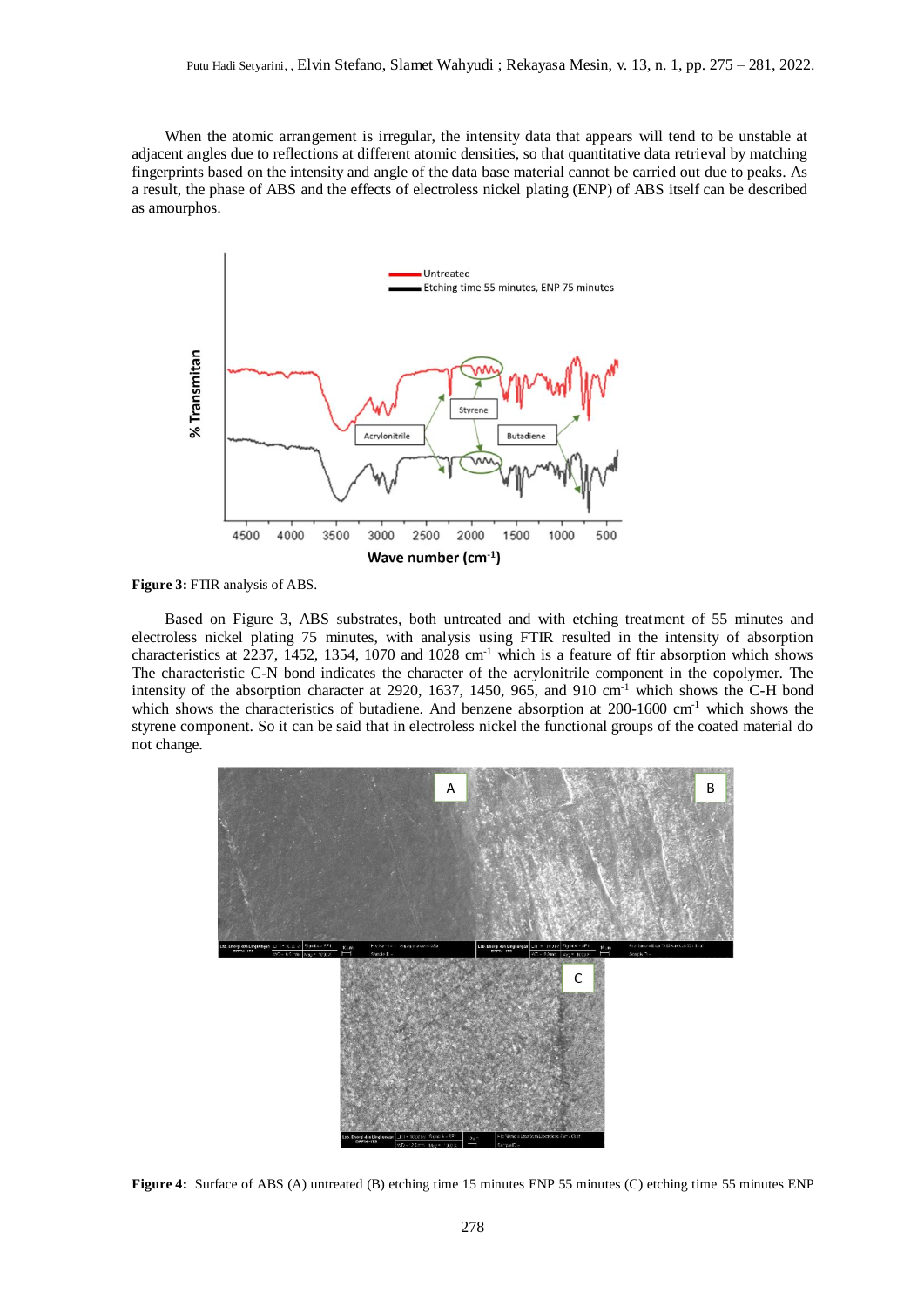75 minutes

SEM (Scanning Electron Microscope) is used to examine the surface morphology of ABS specimens at 1000x magnification to determine the morphology on the ABS surface, where Figure 4(A) shows an ABS substrate that has not been treated, Figure 4(B) shows an ABS surface with an etching time of 15 minutes and an ENP of 55 minutes, and Figure 4(C) shows an ABS surface with an etching time of 55 minutes and an ENP 75 minutes.

As shown in Figures 4 (A) and 4 (B), the longer the etching duration, the higher the surface roughness value. This is demonstrated by the results of the SEM shot below. More scratches, cracks, and scratches from the etching results may be observed on the surface from left to right. In Figure 4 (C), where etching and electroless have been performed, the surface of the specimen will be smoother where the fractures have been deposited by nickel more than 15 minutes after etching. As a result, the surface of the specimen will be smoother where nickel has deposited fractures.

| <b>Table 1: EDS Test Results on ABS Specimens.</b> |  |  |  |
|----------------------------------------------------|--|--|--|
|----------------------------------------------------|--|--|--|

|                | Percentage (% Wt.) |                                             |                                             |  |
|----------------|--------------------|---------------------------------------------|---------------------------------------------|--|
| <b>Element</b> | <b>Untreated</b>   | Etching time 15 min.,<br><b>ENP 55 min.</b> | Etching time 55 min.,<br><b>ENP 75 min.</b> |  |
|                | 87,78              | 84,96                                       | 82.27                                       |  |
|                | 7,51               | 7,35                                        | 9,34                                        |  |
|                | 2,77               | 5,43                                        | 4,60                                        |  |
|                | 1.35               | 1.50                                        | 1.63                                        |  |
|                | 0.56               | 0.76                                        | 2.16                                        |  |

Table 1 shows the results of EDS tests performed on ABS specimens. The electroless nickel test on ABS substrate succeeded in creating nickel deposited with the best deposition in nickel specimens with an etching time of 55, namely with a weight fraction of 2.16 percent compared to etching time 15 is 0.76 percent and without treatment with 0.56 percent, according to the results of the EDS test. Although the results from the microstructure of the etching of 15 minutes did not indicate any change in the surface contour, but with the SEM test, the etching of 15 minutes and without treatment revealed an increase in the weight fraction of nickel. The results of acid eating from the etching solution were revealed after a 15-minute etching. According to the table, the increase in P levels from no treatment is 1.35 percent etching in 15 minutes and 1.50 percent etching in 55 minutes, for a total of 1.63 percent.

However, the mechanism that occurs can be explained that electroless nickel plating is an autocatalyzed technique of deposition (reduction) of nickel ions by reducing chemicals such as hypophosphite, aminoborane, or borohydride. Hypophosphite solutions are the most widely utilized in electroless nickel processes. The mechanism of the electroless Ni-P reaction postulated in electroless nickel plating happens due to the anodic/cathodic alternate polarity that occurs in microcells on the surface of the substrate to be plated. However, the reaction can be stated as follows:

$$
Ni^{2+} + H_2PO_2 + H_2O \rightarrow Ni + H_2PO_3 + 2H^+ \tag{1}
$$

$$
3H_2PO^{2-} \rightarrow H_2PO^{2-} + H_2O + 2OH + 2P \tag{2}
$$

Reaction (1) is the one responsible for nickel reduction. While reaction (2) is in charge of phosphorus reduction.

| $H_2PO_2 + H_2O \rightarrow H^+ + HPO_3^{2-} + 2H^+$ |  |  |
|------------------------------------------------------|--|--|
|------------------------------------------------------|--|--|

$$
\mathrm{Ni^{2+}} + \mathrm{H_2} \rightarrow \mathrm{Ni} + 2\mathrm{H^+} \tag{4}
$$

$$
H_2PO^{2-} + H \rightarrow P + OH + H_2O
$$
\n<sup>(5)</sup>

 $H_2PO^{2-} + H_2O \rightarrow H^+ + HPO_3^{2-} + H_2$  $2^2 + H_2$  (6)

$$
\mathrm{Ni^{2+} + H_2PO_3}^{2-} \rightarrow \mathrm{NiHPO_3} \tag{7}
$$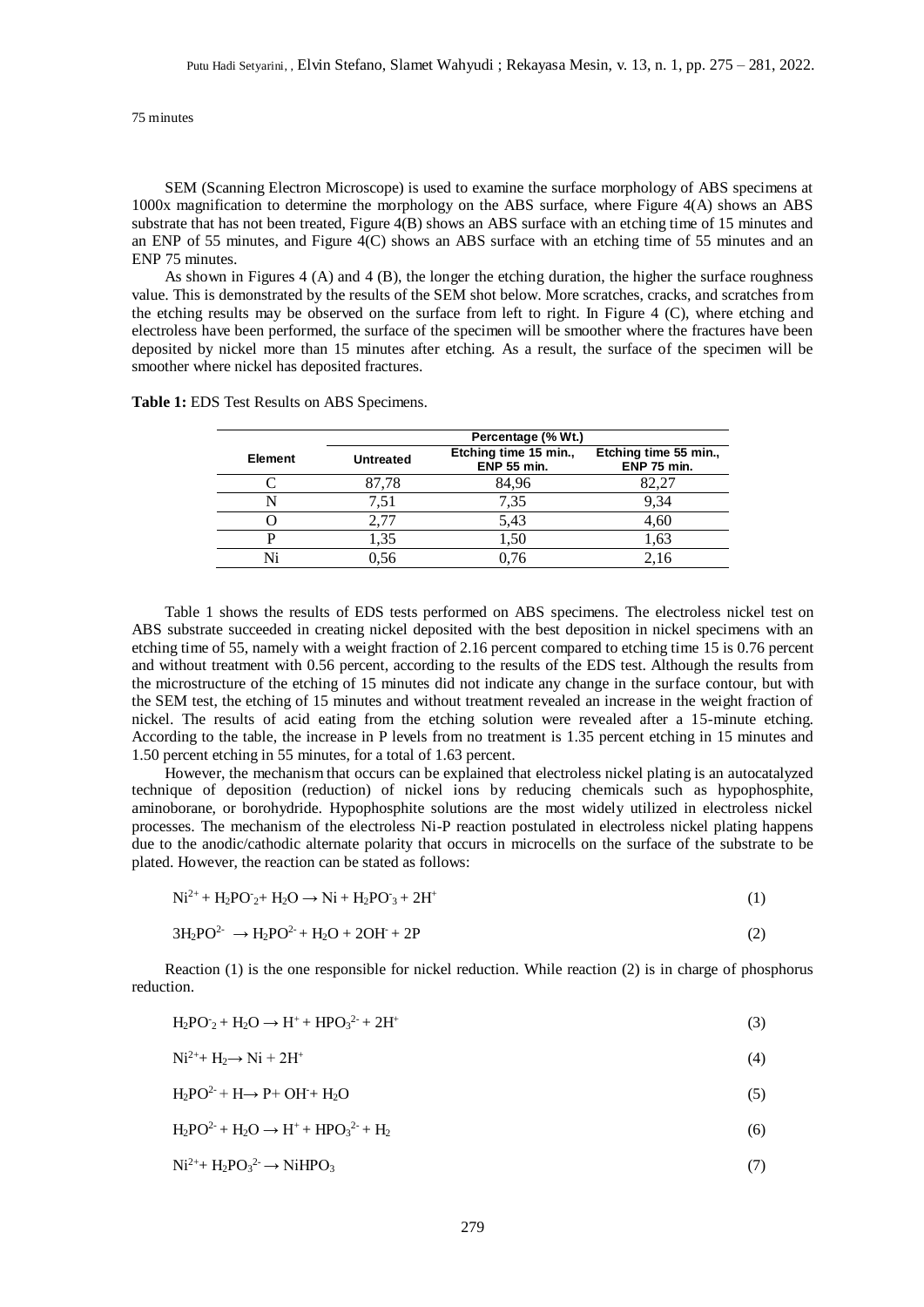Equations (3) to (4) drive the development of Ni-P coating (5). H is generated, while Ni and P are deposited, in equations (4) and (5). Nickel precipitates as NiHPO3 as a result of Equation (7).

# **4. CONCLUSION**

Based on the research, it can be determined that the most optimum etching duration is reached at 55 minutes, which is supported by the high value of surface roughness. This has an impact on the capacity of nickel to deposit itself. The longer the etching period, the greater the nickel deposition ability, and the ensuing phase of electroless nickel plating is amorphous. Furthermore, it appears that there is a substance deposited that is assumed to be nickel and was proved using EDS with the most ideal weight fraction results in the 55 minutes etching procedure.

# **5. ACKNOLEDGMENT**

The authors would like to express their gratitude to the Dana Penerimaan Negara Bukan Pajak, Fakultas Teknik, Universitas Brawijaya for financial support of this program (Contract Number: 38/UN10.F07/PN/2021). Also, thanks to the Badan Penelitian dan Pengabdian Kepada Masyarakat Fakultas Teknik Universitas Brawijaya for their assistance and other contributions.

# **6. REFERENCES**

- [1] [MARASSO, S.L.,](https://www.emerald.com/insight/search?q=Simone%20Luigi%20Marasso) [COCUZZA, M.,](https://www.emerald.com/insight/search?q=Simone%20Luigi%20Marasso) [BERTANA, V.,](https://www.emerald.com/insight/search?q=Valentina%20Bertana) [PERRUCCI, F.,](https://www.emerald.com/insight/search?q=Valentina%20Bertana) [TOMMASI,](https://www.emerald.com/insight/search?q=Alessio%20Tommasi)  [A.,](https://www.emerald.com/insight/search?q=Alessio%20Tommasi) [FERRERO,](https://www.emerald.com/insight/search?q=Sergio%20Ferrero) S., [SCALTRITO,](https://www.emerald.com/insight/search?q=Sergio%20Ferrero) L., [PIRRI,](https://www.emerald.com/insight/search?q=Candido%20Fabrizio%20Pirri) C.F., "PLA conductive filament for 3D printed smart sensing applications", *Rapid Prototyping Journal*, v. 24, n.4, pp. 739–743, May, 2018
- [2] [FANOUS,](https://www.sciencedirect.com/science/article/pii/S0378517320301083?casa_token=SFCbEgdFRKMAAAAA:GAUMbBMQeF8KIPBeUHClp6dvZMxbqGk2iGqe6Z3wUoTMAnTxkbWxPdmi84zxic4NpuN9xBWkYg#!) M., [GOLD, S.,](https://www.sciencedirect.com/science/article/pii/S0378517320301083?casa_token=SFCbEgdFRKMAAAAA:GAUMbBMQeF8KIPBeUHClp6dvZMxbqGk2iGqe6Z3wUoTMAnTxkbWxPdmi84zxic4NpuN9xBWkYg#!) [MULLER, S., HIRSCH, S., OGORKA, J., SIMANIDIS,](https://www.sciencedirect.com/science/article/pii/S0378517320301083?casa_token=SFCbEgdFRKMAAAAA:GAUMbBMQeF8KIPBeUHClp6dvZMxbqGk2iGqe6Z3wUoTMAnTxkbWxPdmi84zxic4NpuN9xBWkYg#!) G., Simplification of fused deposition modeling 3d-printing paradigm: feasibility of 1-step direct powder printing for immediate release dosage form production", *[International Journal of Pharmaceutics](https://www.sciencedirect.com/science/journal/03785173)*, v. [578,](https://www.sciencedirect.com/science/journal/03785173/578/supp/C) 119124, Mar. 2020
- [3] [KOLLAMARAM, G., CROKER, D.M., WALKER, G.M., GOYANES, A.,](https://www.sciencedirect.com/science/article/pii/S0378517318302825?casa_token=r6tytkvkVzkAAAAA:Ch0U60wDItf5yEZae6laVKTYyp5Fg5rGwpw8k_yCVbUdvgL85eNkgTyYQSusPyw5SLO_gd9lKg#!) [BASIT, A.W.,](https://www.sciencedirect.com/science/article/pii/S0378517318302825?casa_token=r6tytkvkVzkAAAAA:Ch0U60wDItf5yEZae6laVKTYyp5Fg5rGwpw8k_yCVbUdvgL85eNkgTyYQSusPyw5SLO_gd9lKg#!)  [GAISFORD,](https://www.sciencedirect.com/author/6602683597/simon-gaisford) S., "Low temperature fused deposition modeling (FDM) 3D printing of thermolabile drugs", *[International Journal of Pharmaceutics](https://www.sciencedirect.com/science/journal/03785173)*, [v. 545, n. 1–2,](https://www.sciencedirect.com/science/journal/03785173/545/1) pp. 144-152, Jul. 2018
- [4] [DENG,](https://sciprofiles.com/profile/254838) X., [ZENG,](https://sciprofiles.com/profile/184499) Z., [PENG,](https://sciprofiles.com/profile/author/SE9VWHJtek9rams1U28wMXIramJKaHB5ZUhTVjQxRjJDZGVTSENoZWhSVT0=) B., [YAN,](https://sciprofiles.com/profile/author/WE4yUjFqQnNPbkJHNVFiSjhhYTlETXZPVmU2SDRNcENIUkRhWXlseXhYYz0=) S., [KE,](https://sciprofiles.com/profile/author/ZWFubWdhdjRPQ1V3eGdLaVhTTksrM2MzaGFsazljdGRYUk1sdWUwTWpCdz0=) W., "Mechanical properties optimization of poly-etherether-ketone via fused deposition modeling", *Materials,* v. *11, n.* 2, 216, Jan, 2018
- [5] TANOTO, Y.Y., ANGGONO, J., BUDIMAN,W., PHILBERT, K.V., "Strength and dimension accuracy in fused deposition modeling : a comparative study on parts making using ABS and PLA polymers, *Rekayasa Mesin*, [v. 11, n. 1,](https://rekayasamesin.ub.ac.id/index.php/rm/issue/view/45) pp. 69-76, 2020
- [6] [UDDIN,](javascript:;) M.S., [SIDEK,](javascript:;) M.F.R., [FAIZAL,](javascript:;) M.A., [GHOMASHCHI,](javascript:;) R., [PRAMANIK,](javascript:;) A., "Evaluating mechanical properties and failure mechanisms of fused deposition modeling acrylonitrile butadiene styrene parts", *Journal of Manufacturing Science and Eng*ineering, v. 139, n. 8, 081018 (12 pages), Aug, 2017
- [7] [ALURI, M., MONAMI, B., RAJBANIK, S., SANKARMAMILLA,](https://www.sciencedirect.com/science/article/pii/S2214785320391902?casa_token=zHiPdAAMr_4AAAAA:f6rhiWBEKMnj30UgSaguDw-D6oRGc2S2Q3CP396NVNm4F2BQdVD8wMchG094fgbugFyRmNry4A#!) R., "Review on particle emissions during fused deposition modeling of acrylonitrile butadiene styrene and polylactic acid polymers", *Materials Today : Proceedings*[, v. 44, n. 1,](https://www.sciencedirect.com/science/journal/22147853/44/part/P1) pp. 1375-1383, 2021
- [8] [BHATIA, A., SEHGAL,](https://www.sciencedirect.com/science/article/pii/S2214785321032995?casa_token=eC2a88vlFuYAAAAA:0nfk01ztk8FLgJhKNqRXaUvuNtq8dNEu0zUwezPAOu4V0Y2xYSlqm7KHhxYdd52jWC-0hKlCVg#!) A. K., "Additive manufacturing materials, methods and applications: a review" , *Materials Today : Proceedings,* In Press : Corrected Proof
- [9] [MAGALHÃESANA, F.F., TAVARES](https://www.sciencedirect.com/science/article/pii/S2452223620301140?casa_token=X2KJiUyaD6IAAAAA:3p-dRnVGlDi_AMOBsgYSXGUy4jC-Paof27UYkNxn2BhaDocUjGERl4MpyeEB-qQ6TyuovfLrrg#!)[MARA, P.M., FREIRE,](https://www.sciencedirect.com/author/57200173922/mara-g-freire) G. "Advances in aqueous biphasic systems for biotechnology applications", *[Current Opinion in Green and Sustainable Chemistry,](https://www.sciencedirect.com/science/journal/24522236)* [v. 27,](https://www.sciencedirect.com/science/journal/24522236/27/supp/C) 100417, Feb. 2021
- [10] ROMANI, A., MANTELLI, A., TRALLI, P., TURRI, S., LEVI, M., SURIANO, R., "Metallization of Thermoplastic Polymers and Composites 3D Printed by Fused Filament Fabrication", *Technologies*, v. 9, n. 49[, 9030049,](https://www.mdpi.com/2227-7080/9/3/49/htm) Jul. 2021.
- [11] [AKHOURI,](https://www.sciencedirect.com/science/article/pii/S2214785320312165#!) D., [BANERJEE,](https://www.sciencedirect.com/science/article/pii/S2214785320312165#!) D. [BIKASH MISHRA,](https://www.sciencedirect.com/science/article/pii/S2214785320312165#!) S., "A REVIEW REPORT ON THE PLATING PROCESS OF FUSED DEPOSITION MODELLING (FDM) BUILT PARTS", *MATERIALS TODAY: PROCEEDINGS*, V. [26, N. 2,](https://www.sciencedirect.com/science/journal/22147853/26/part/P2) pp. 2140-2142, 2020
- [12] [ZHANG, Y., ZHANG,](https://www.sciencedirect.com/science/article/pii/S037877532100094X?casa_token=3CQhVMl4nUgAAAAA:M1H7mr2IZ0pKekdSubgJLLQu_vypzmKn54RTwAR6ygYJdsAa2Y5nu0gtM-bCJylAms2l-5D8fw#!) Y., [MATHUR, A.,](https://www.sciencedirect.com/science/article/pii/S037877532100094X?casa_token=3CQhVMl4nUgAAAAA:M1H7mr2IZ0pKekdSubgJLLQu_vypzmKn54RTwAR6ygYJdsAa2Y5nu0gtM-bCJylAms2l-5D8fw#!) [BEN-YOSEPH, S., XIA](https://www.sciencedirect.com/science/article/pii/S037877532100094X?casa_token=3CQhVMl4nUgAAAAA:M1H7mr2IZ0pKekdSubgJLLQu_vypzmKn54RTwAR6ygYJdsAa2Y5nu0gtM-bCJylAms2l-5D8fw#!)<sup>,</sup> S.[, WU, Y., LIU,](https://www.sciencedirect.com/science/article/pii/S037877532100094X?casa_token=3CQhVMl4nUgAAAAA:M1H7mr2IZ0pKekdSubgJLLQu_vypzmKn54RTwAR6ygYJdsAa2Y5nu0gtM-bCJylAms2l-5D8fw#!) N., "An effective and accessible cell configuration for testing rechargeable zinc-based alkaline batteries", *[Journal of](https://www.sciencedirect.com/science/journal/03787753)  [Power Sources](https://www.sciencedirect.com/science/journal/03787753)*, [v. 491,](https://www.sciencedirect.com/science/journal/03787753/491/supp/C) 229547, Apr. 2021
- [13] [ZHANG,](https://www.sciencedirect.com/science/article/pii/S0257897218301087?casa_token=vTHTMsn_tSgAAAAA:eArD_0RLtF2bihZC7vfJ_4N-XXjodlGVuWbgXSWqjsnimjVbOCYJbJ8UXLjJ3qA08fPC0bqjNg#!) H., [KANG,](https://www.sciencedirect.com/science/article/pii/S0257897218301087?casa_token=vTHTMsn_tSgAAAAA:eArD_0RLtF2bihZC7vfJ_4N-XXjodlGVuWbgXSWqjsnimjVbOCYJbJ8UXLjJ3qA08fPC0bqjNg#!) Z., [SANG,](https://www.sciencedirect.com/science/article/pii/S0257897218301087?casa_token=vTHTMsn_tSgAAAAA:eArD_0RLtF2bihZC7vfJ_4N-XXjodlGVuWbgXSWqjsnimjVbOCYJbJ8UXLjJ3qA08fPC0bqjNg#!) J., [HIRAHARA,](https://www.sciencedirect.com/science/article/pii/S0257897218301087?casa_token=vTHTMsn_tSgAAAAA:eArD_0RLtF2bihZC7vfJ_4N-XXjodlGVuWbgXSWqjsnimjVbOCYJbJ8UXLjJ3qA08fPC0bqjNg#!) H., "Surface metallization of ABS plastics for nickel plating by molecules grafted method", *[Surface and Coatings Technology](https://www.sciencedirect.com/science/journal/02578972)*[, v. 340,](https://www.sciencedirect.com/science/journal/02578972/340/supp/C) pp. 8-16, Apr. 2018.
- [14] [SUMAN,](https://www.sciencedirect.com/science/article/pii/S2214785320334970?casa_token=vM9Iq076ZpgAAAAA:1s81aml8H92iFhOfg7MZUMxdPtmqZoKHpT-ToQWJzMD-W6th9EIJg1WNBIMXxGqIrqD8EnMmJA#!) R., [NANDAN,](https://www.sciencedirect.com/science/article/pii/S2214785320334970?casa_token=vM9Iq076ZpgAAAAA:1s81aml8H92iFhOfg7MZUMxdPtmqZoKHpT-ToQWJzMD-W6th9EIJg1WNBIMXxGqIrqD8EnMmJA#!) D., [HALEEM,](https://www.sciencedirect.com/science/article/pii/S2214785320334970?casa_token=vM9Iq076ZpgAAAAA:1s81aml8H92iFhOfg7MZUMxdPtmqZoKHpT-ToQWJzMD-W6th9EIJg1WNBIMXxGqIrqD8EnMmJA#!) A., [BAHL,](https://www.sciencedirect.com/science/article/pii/S2214785320334970?casa_token=vM9Iq076ZpgAAAAA:1s81aml8H92iFhOfg7MZUMxdPtmqZoKHpT-ToQWJzMD-W6th9EIJg1WNBIMXxGqIrqD8EnMmJA#!) S., [JAVAID,](https://www.sciencedirect.com/science/article/pii/S2214785320334970?casa_token=vM9Iq076ZpgAAAAA:1s81aml8H92iFhOfg7MZUMxdPtmqZoKHpT-ToQWJzMD-W6th9EIJg1WNBIMXxGqIrqD8EnMmJA#!) M., " Experimental study of electroless plating on acrylonitrile butadiene styrene polymer for obtaining new eco-friendly chromium-